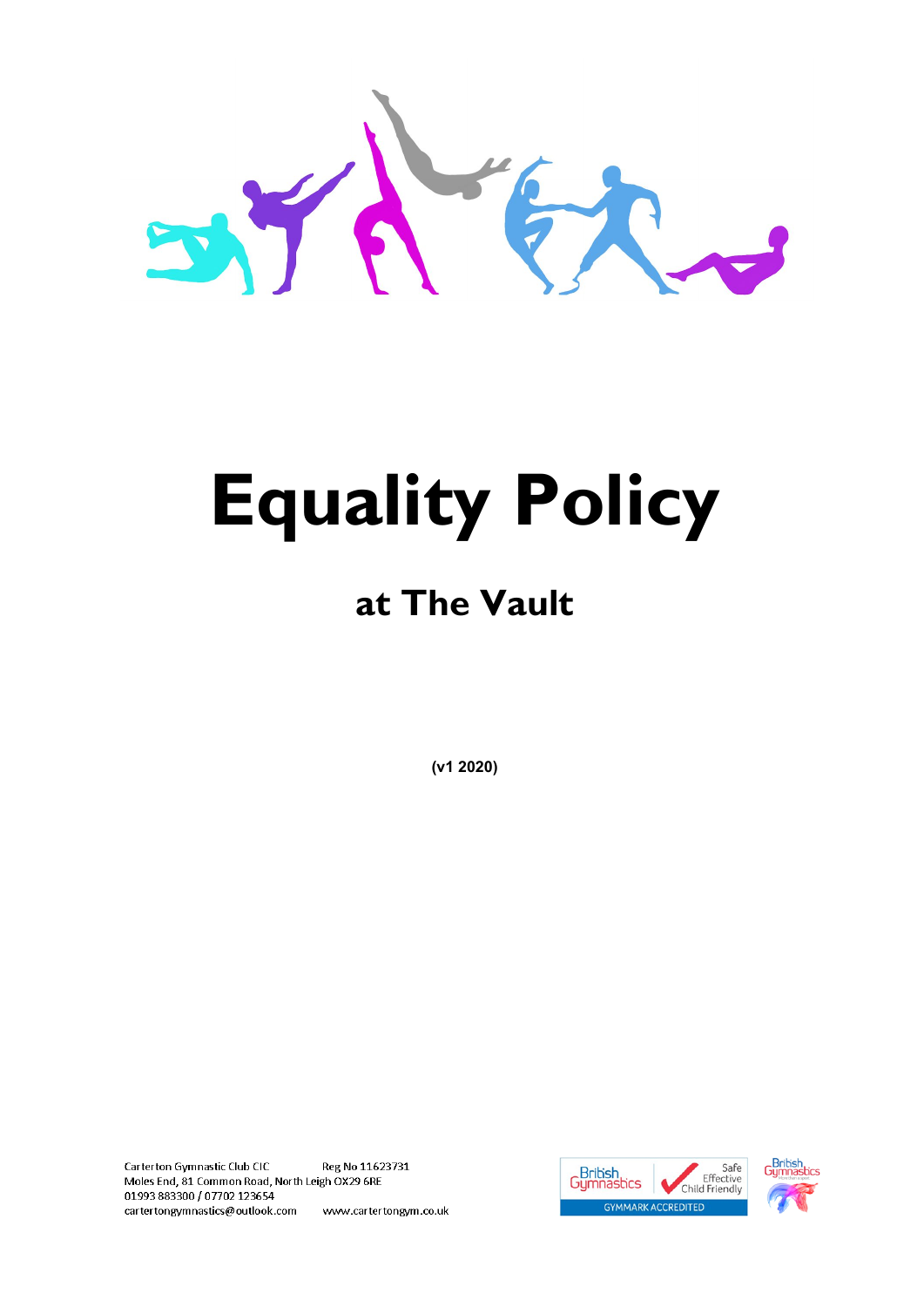| <b>Carterton Gymnastic Club CIC Statement</b>         | 3                       |
|-------------------------------------------------------|-------------------------|
| <b>Introduction</b>                                   | 3                       |
| <b>Purpose of Policy</b>                              | 4                       |
| <b>Responsibility of Carterton Gymnastic Club CIC</b> | $\overline{\mathbf{4}}$ |
| <b>Responsibilities of the Individual</b>             | 5                       |
| <b>Legal Requirements</b>                             | 5                       |
| <b>Reasonable adjustments</b>                         | 7                       |
| <b>Implementation Procedures</b>                      | 7                       |
| <b>CGC CIC's Commitment to Action</b>                 | 7                       |
| <b>Monitoring and Evaluation</b>                      | 8                       |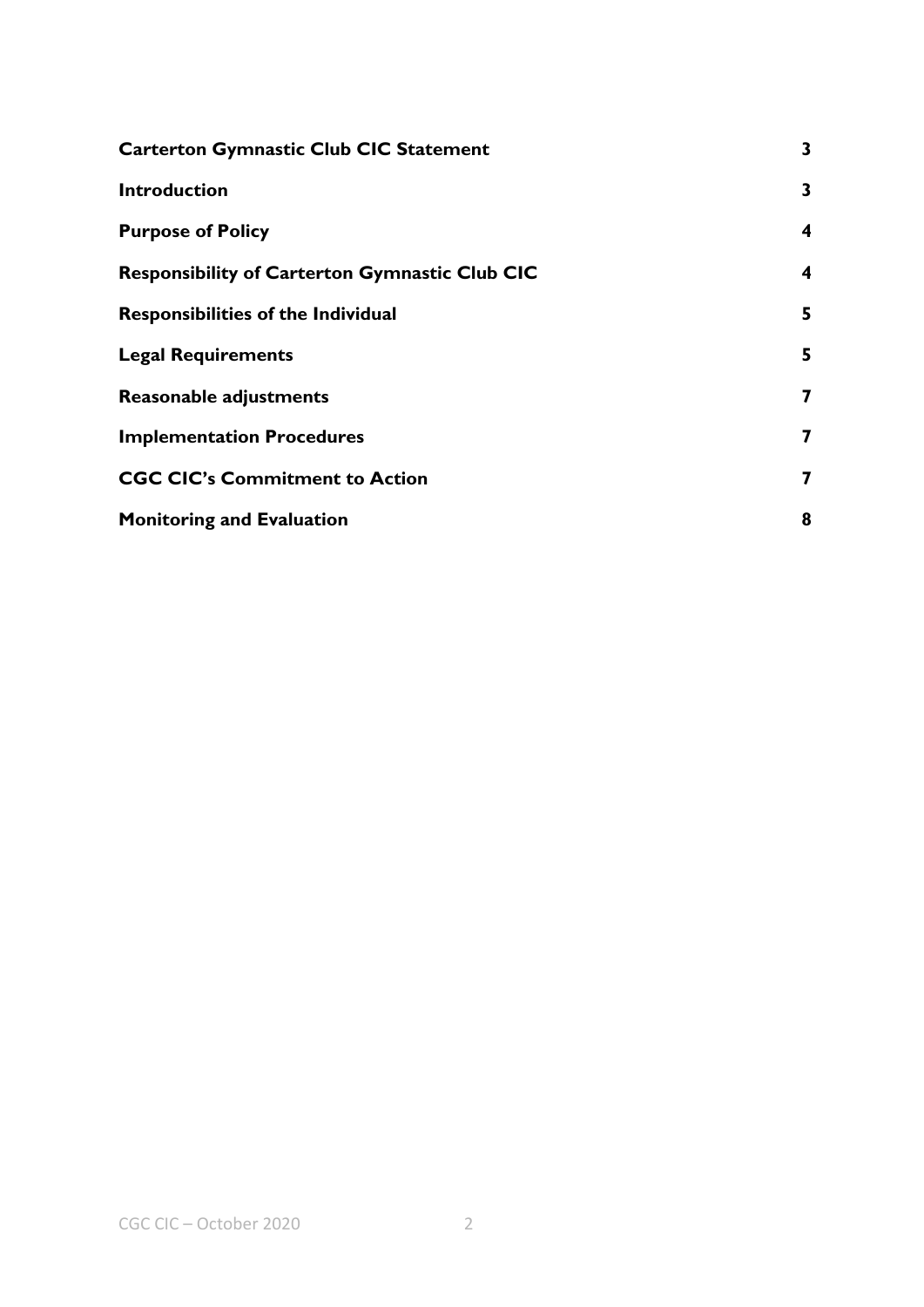#### <span id="page-2-0"></span>**Carterton Gymnastic Club CIC Statement**

Equality, diversity and inclusion are values which are fundamental to Carterton Gymnastic Club's ambition to provide gymnastics to all. We make all reasonable adjustments to ensure everyone is safe, welcome and able to take part in the activities we offer.

## We are more when we include everyone.

#### <span id="page-2-1"></span>**Introduction**

Carterton Gymnastic Club CIC subscribes to the principles of equality of opportunity and aims to ensure that anyone involved or wishing to be involved in gymnastics is able to do so in a discrimination-free environment. CGC CIC also values diversity and recognises the contributions that people from a different background or different experiences can bring to the organisation.

The Equality Policy is based on the following fundamental principles which CGC CIC aims to uphold:

- all persons must respect the rights, dignity and worth of every human being and their right to self-determination.
- all staff, members, volunteers and job applicants are entitled to be treated fairly regardless of sex, gender reassignment, sexual orientation, age, marriage and civil partnership, parental or marital status, pregnancy and maternity, disability, religion or belief, colour, race including nationality or ethnicity and socio/economic background.
- equality must permeate throughout strategic and development plans.
- all participants should be afforded equal opportunity to access services.
- in some cases positive action may be required to address past inequalities or under-representation.
- it is everyone's responsibility to ensure that no form of discrimination is tolerated in our organisation.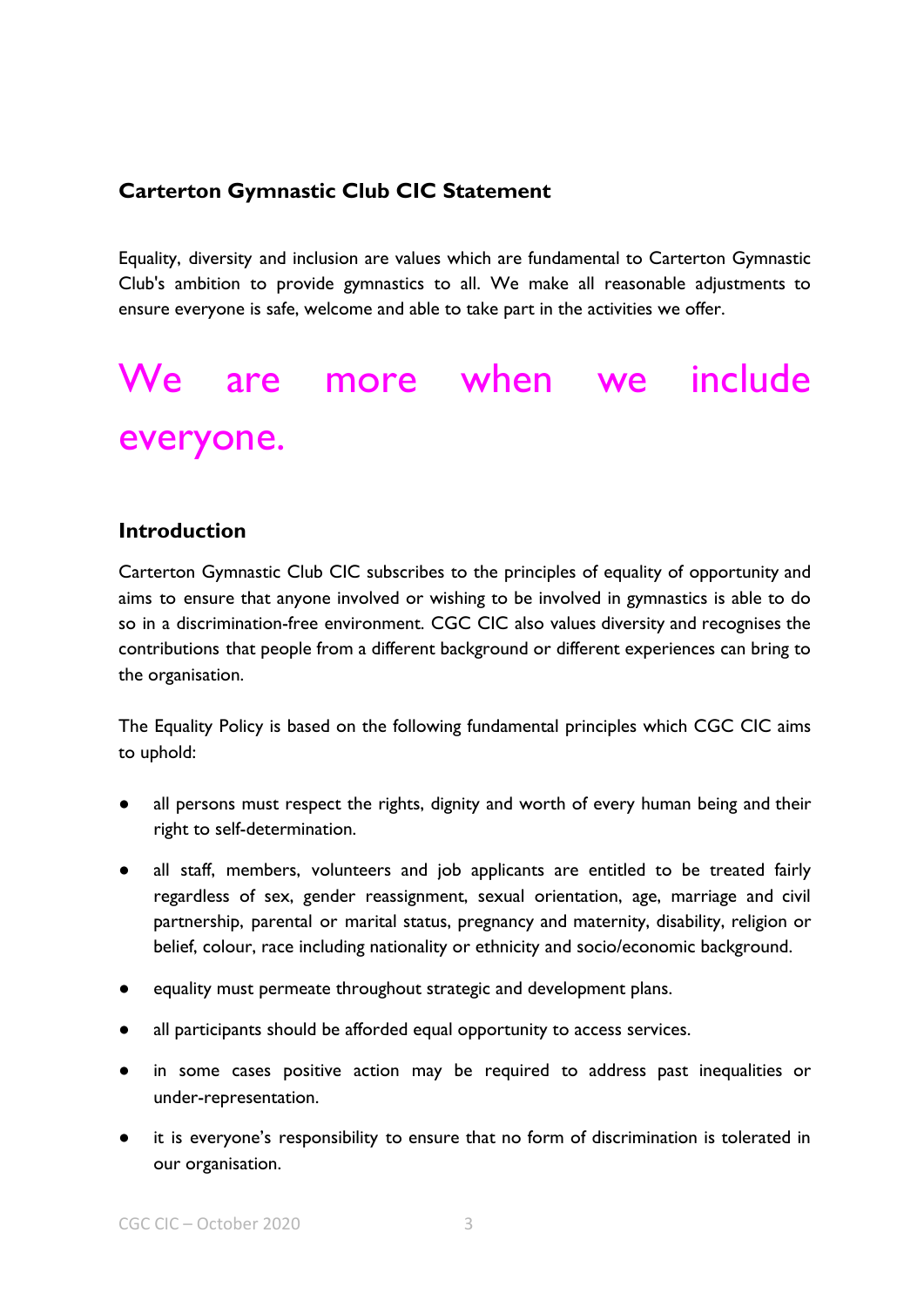- any individual who believes they have received unfavourable treatment within the scope of the policy should raise the concern in line with the Managing Director or Welfare Officer. Details will be found on the website.
- no individual who raises a concern in good faith, or those who support another person to raise a concern should be treated unfairly as a result of raising the concern.

#### <span id="page-3-0"></span>**Purpose of Policy**

The Equality Policy has been designed to ensure that no job applicant, employee, volunteer, participant or member is unlawfully discriminated against or receives less favourable treatment on the grounds of age, disability, gender reassignment, marriage and civil partnership, pregnancy and maternity, race, religion or belief, sex and sexual orientation (together these are known as the 'Protected Characteristics' under the Equality Act 2010)

This Policy has been produced to try to ensure that everyone is treated fairly and avoid practices that could discriminate directly or indirectly towards certain sections of society.

In order to achieve equality, CGC CIC recognises that in some instances, unequal distribution of effort and resources may be required. This may be necessary when sections of society are faced with barriers that prevent or restrict their participation in sport.

CGC CIC supports the need for positive action to alleviate any barriers to participation.

Equality is about respecting peoples' individuality. In doing this, CGC CIC;

- recognizes that its Policy must provide flexibility in order to ensure a service, which is
- adaptive to individuals' needs, thus enabling all in our society to participate without
- prejudice or unnecessary barriers.

#### <span id="page-3-1"></span>**Responsibility of Carterton Gymnastic Club CIC**

CGC CIC strives to ensure that our Company is free from discrimination. We endeavour to promote the highest standards and will:

- provide and implement a policy to protect participants from discrimination.
- encourage individuals from all communities to become involved at any level of participation, coaching, officiating and management.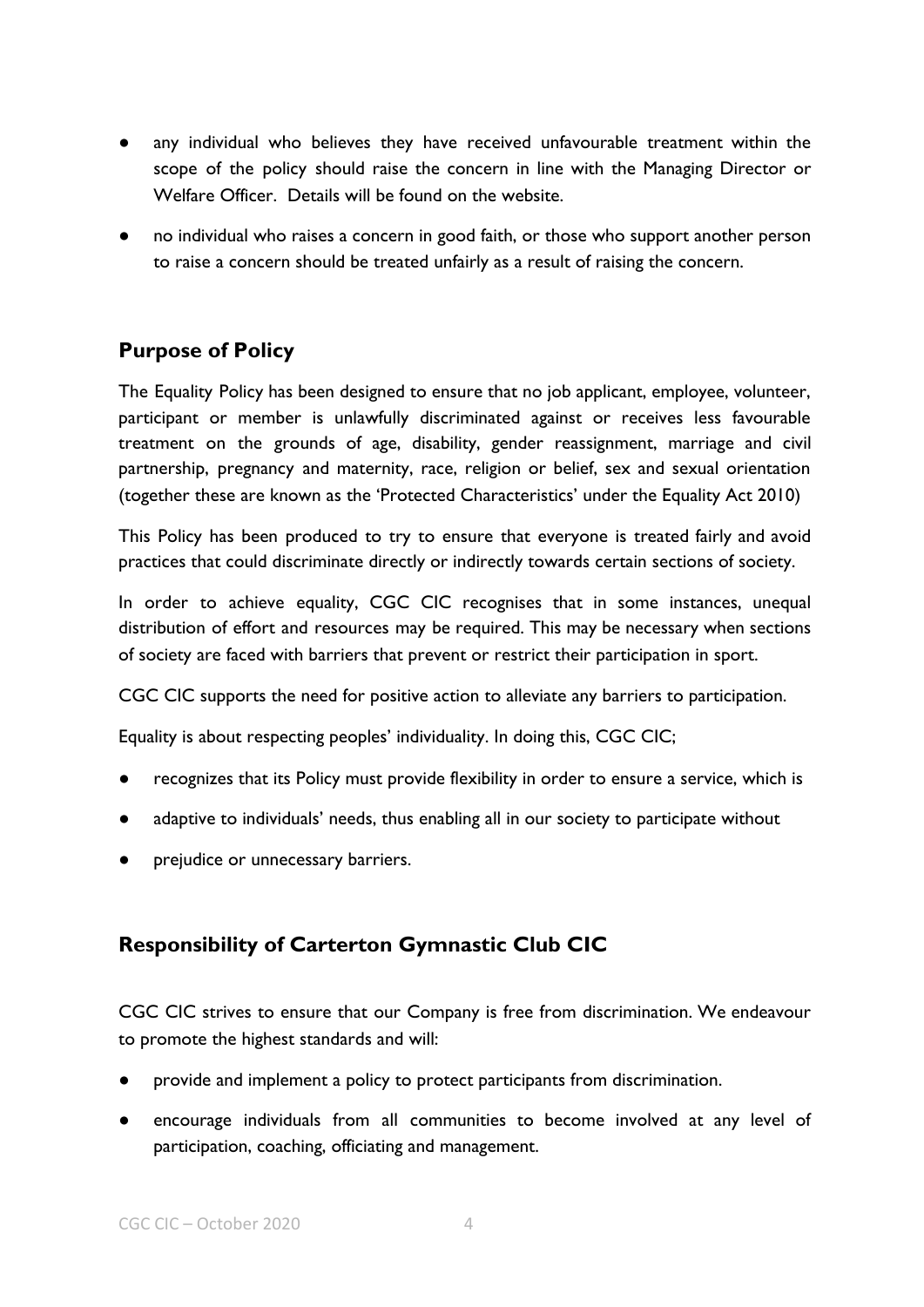- adopt good practice in recruitment, training and supervision of all employees and volunteers, and provide good practice guidance to our registered clubs and organisations.
- respond to all concerns, and implement the appropriate disciplinary and appeals procedure.

CGC CIC will work to ensure that inequality is avoided:

- when selecting, recruiting and training individuals.
- in the structure and content of all syllabi, examinations, regulations and assessment procedures.
- in the monitoring of practices, procedures and data relating to the operations and activities of the association and its affiliated bodies.
- in the preparation and distribution of all materials and publications.
- by the relaxation of any conventional rules and regulations which serve to inhibit the performance of those candidates with special needs or disabilities, providing that such action does not have detrimental effect on the standard, quality and integrity of the regulations.

#### <span id="page-4-0"></span>**Responsibilities of the Individual**

Everyone associated with CGC CIC is required to assist in ensuring that the Company its commitment and avoids unlawful discrimination.

Individuals can be held personally liable as well as, or instead of, the Organisation, for any act of unlawful discrimination. Individuals who commit serious acts of victimisation or harassment may be guilty of a criminal offence.

#### <span id="page-4-1"></span>**Legal Requirements**

CGC CIC recognises its legal obligations under, and will abide by the requirements of, the Equality Act 2010, and any later amendments to such legislation or subsequent equality related legislation that may be relevant to CGC CIC. In accordance with the Equality Policy it is unlawful to discriminate directly or indirectly in recruitment, employment or in the provision of services because of age, disability, sex, gender reassignment, pregnancy, maternity, race (including colour, nationality and ethnic or national origins), sexual orientation, religion or belief, or because someone is married or in a civil partnership.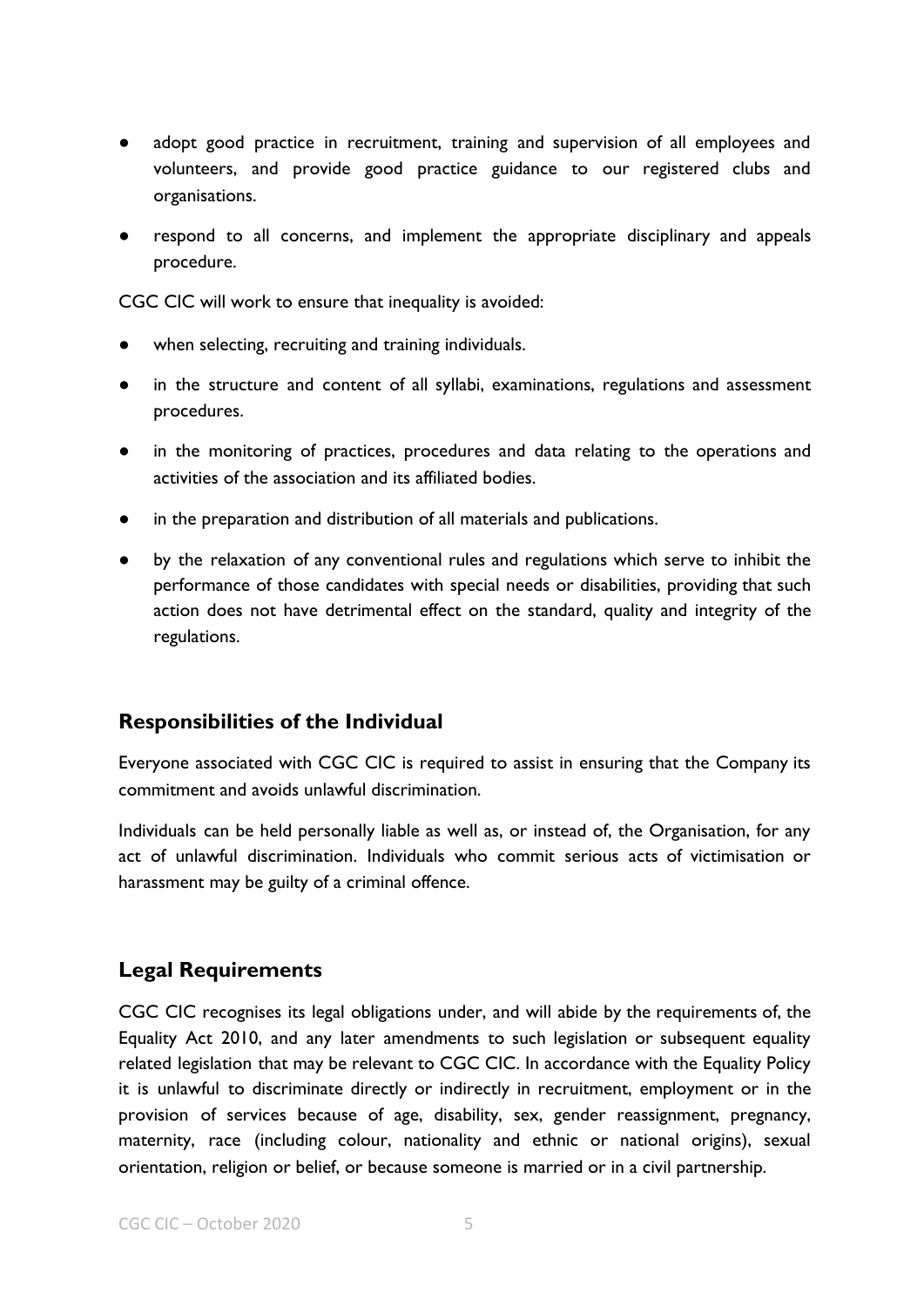CGC CIC will seek advice each time this Policy is reviewed to ensure it continues to reflect the current legal framework and good practice.

CGC CIC recognises that the following is unacceptable:

- discrimination, harassment, bullying and victimisation
- unlawful discrimination, which can take the following forms:
	- direct Discrimination: treating someone less favourably than another person because of a Protected Characteristic.
	- indirect Discrimination: an action, rule or policy that applies to everyone but disadvantages someone with a particular Protected Characteristic.
	- associative Discrimination: direct discrimination against someone because they associate with another person who possesses a particular Protected Characteristic.
	- discrimination by perception: direct discrimination against someone because others think they possess a particular Protected Characteristic.
	- discrimination arising from disability: someone is treated unfavourably because of something connected with their disability.
	- bullying: offensive, intimidating, malicious or insulting behaviour, and /or an abuse or misuse of power that is meant to undermine, humiliate or injure the person on the receiving end.
	- harassment: unwanted or offensive conduct directed at oneself or another person.
	- victimisation: treating a group or individuals in a detrimental way because they have made or intend to make a complaint or provide evidence in support of another complaint.

CGC CIC regards acts of discrimination, bullying, harassment or victimisation as serious issues. Staff or members who, following disciplinary procedures, are found to have discriminated against, harassed, bullied or victimised any other person, will be dealt with appropriately.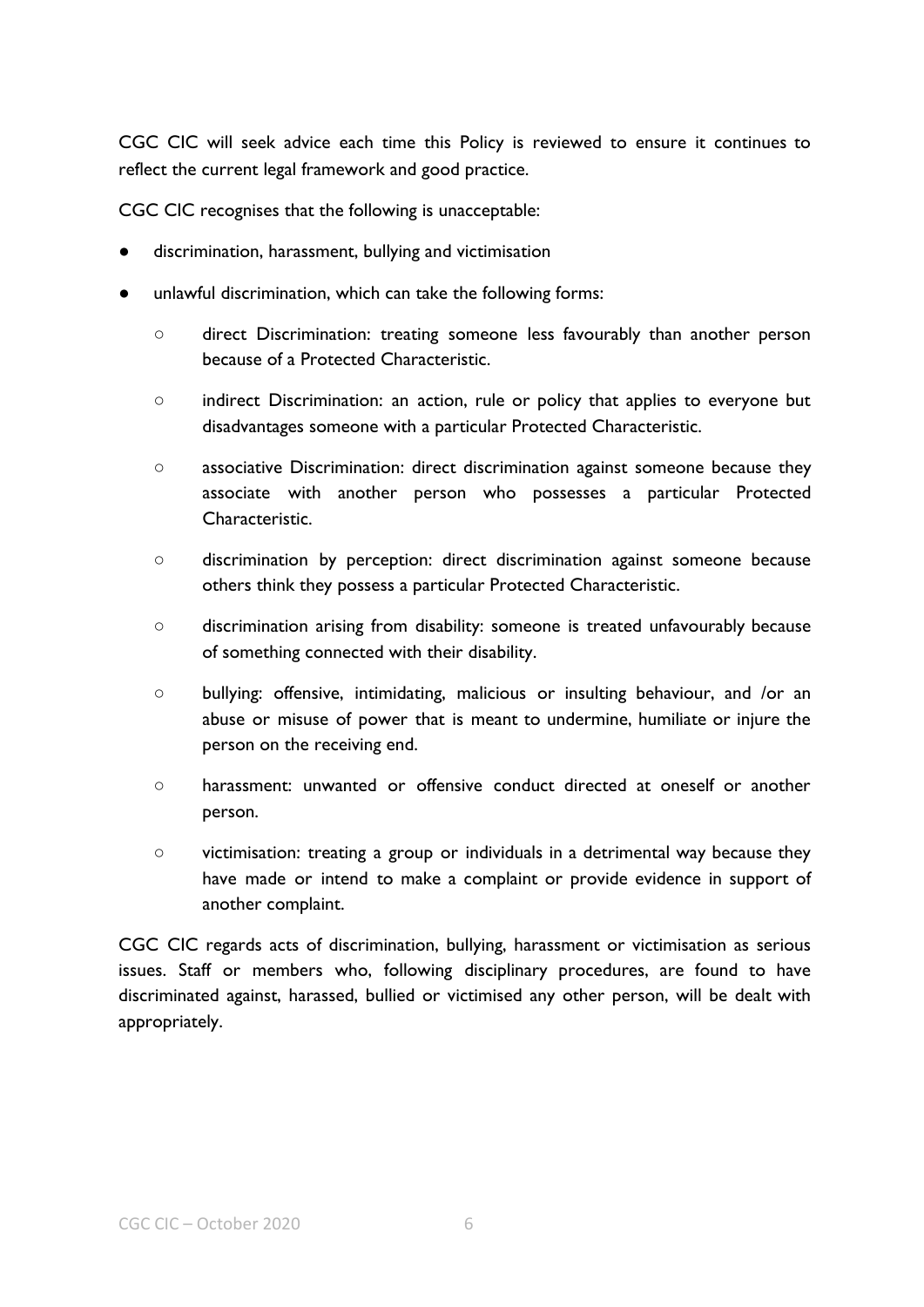#### <span id="page-6-0"></span>**Reasonable adjustments**

CGC CIC recognises it has a duty, and is committed to making reasonable adjustments for disabled people.

CGC CIC's duty to make reasonable adjustments includes the removal, adaptation or alteration of physical features, if the physical features make it impossible or unreasonably difficult for disabled people to use services.

CGC CIC, when acting as a service provider, has an obligation to think ahead and address any barriers that may impede disabled people from accessing its service.

#### <span id="page-6-1"></span>**Implementation Procedures**

CGC CIC aims to promote equality and diversity across our sports and mainstreaming equality and diversity principles in everything we do. The Equality Policy, sets out the actions that CGC CIC will take towards making the sports more accessible, reducing inequalities and addressing under-representation.

In working towards mainstreaming equality we will:

- ensure equality is embedded as part of our culture and is visible.
- develop our evidence base to provide a clear rationale for our aims and objectives and against which to measure the impact against our agreed priorities.
- ensure functions, key policies and procedures in all areas of activity that include a visible equality dimension are screened and undergo a full impact assessment where appropriate.
- implement a range of strategies to increase awareness and gain support and commitment at all levels of the organisation. promote equality and diversity across our sport and mainstream equality principles both as an employer and as a provider of services.

#### <span id="page-6-2"></span>**CGC CIC's Commitment to Action**

CGC CIC is fully committed to continuing to promote equality and diversity across our sports and achieving the West Oxfordshire District Council Inclusive Award.

CGC CIC will ensure resources are made available for the implementation of the Equality Policy and is committed to ensure that the Equality Policy is widely available and effectively